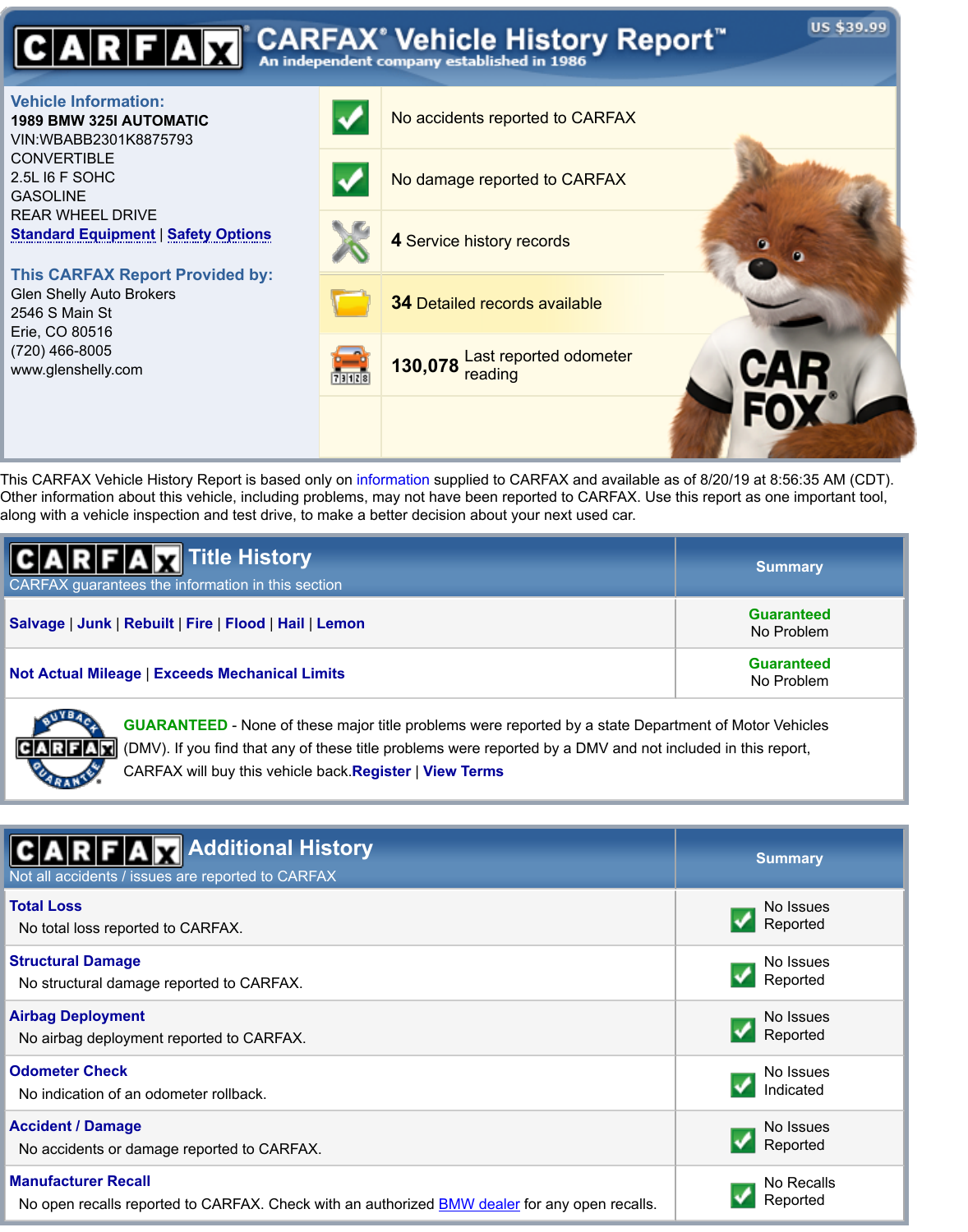|            |         | Motor Vehicle Dept.<br>San Carlos, CA                              |                                                                                                                              |
|------------|---------|--------------------------------------------------------------------|------------------------------------------------------------------------------------------------------------------------------|
| 06/12/1997 | 86,531  | California<br><b>Inspection Station</b><br>Belmont, CA             | Passed emissions inspection                                                                                                  |
| 06/11/1999 | 95,397  | <b>Service Facility</b><br>Belmont, CA                             | Vehicle serviced                                                                                                             |
| 06/11/1999 |         | California<br><b>Inspection Station</b><br>Belmont, CA             | Passed emissions inspection                                                                                                  |
| 09/03/1999 |         | California<br>Motor Vehicle Dept.<br>San Carlos, CA                | Title issued or updated                                                                                                      |
| 06/15/2001 | 101,105 | <b>Service Facility</b><br>Los Altos, CA                           | Vehicle serviced                                                                                                             |
| 06/15/2001 |         | California<br><b>Inspection Station</b><br>Los Altos, CA           | Passed emissions inspection                                                                                                  |
| 06/01/2002 |         | California<br>Motor Vehicle Dept.<br>San Carlos, CA                | Title issued or updated<br>New owner reported                                                                                |
| 08/15/2005 | 111,988 | Colorado<br>Motor Vehicle Dept.                                    | Vehicle purchase reported                                                                                                    |
| 10/06/2005 |         | California<br>Motor Vehicle Dept.<br>San Carlos, CA                | Title issued or updated<br>Duplicate title issued                                                                            |
| 10/07/2005 | 112,510 | Colorado<br><b>Inspection Station</b>                              | Passed emissions inspection                                                                                                  |
| 10/25/2005 |         | Colorado<br>Motor Vehicle Dept.<br>Boulder, CO<br>Title #660689    | Title or registration issued<br>New owner reported<br>Registration updated when owner moved<br>the vehicle to a new location |
| 10/10/2007 | 118,213 | Colorado<br><b>Inspection Station</b>                              | Passed emissions inspection                                                                                                  |
| 10/11/2007 |         | Colorado<br>Motor Vehicle Dept.<br>Boulder, CO<br>Title #660689    | Registration issued or renewed                                                                                               |
| 08/25/2009 |         | Colorado<br>Motor Vehicle Dept.<br>Boulder, CO<br>Title #660689    | Registration issued or renewed                                                                                               |
| 10/21/2009 |         | Colorado<br>Motor Vehicle Dept.<br>Boulder, CO<br>Title #07P660689 | Registration issued or renewed                                                                                               |
| 11/10/2010 |         | Colorado<br>Motor Vehicle Dept.<br>Boulder, CO<br>Title #07P660689 | Registration issued or renewed                                                                                               |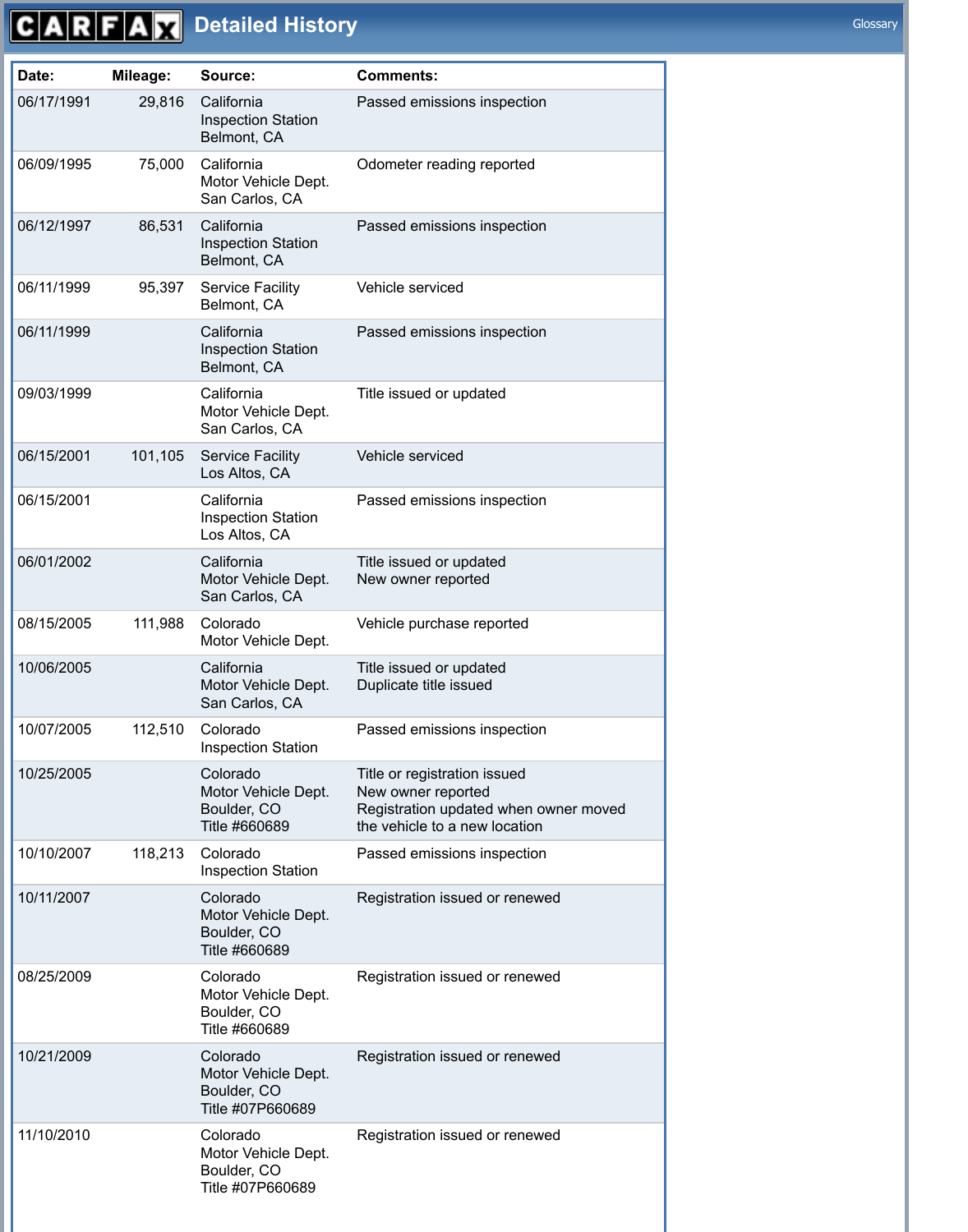| 10/25/2011 | 124,249 | Colorado<br><b>Inspection Station</b>                                                                                | Passed emissions inspection                                                                              |
|------------|---------|----------------------------------------------------------------------------------------------------------------------|----------------------------------------------------------------------------------------------------------|
| 10/27/2011 |         | Colorado<br>Motor Vehicle Dept.<br>Boulder, CO<br>Title #07P660689                                                   | Registration issued or renewed                                                                           |
| 11/21/2012 |         | Colorado<br>Motor Vehicle Dept.<br>Boulder, CO<br>Title #07P660689                                                   | Registration issued or renewed<br>Registration updated when owner moved<br>the vehicle to a new location |
| 11/21/2013 |         | Colorado<br>Motor Vehicle Dept.<br>Boulder, CO<br>Title #07P660689                                                   | Registration issued or renewed                                                                           |
| 11/27/2013 | 126,227 | Colorado<br><b>Inspection Station</b>                                                                                | Passed emissions inspection                                                                              |
| 12/03/2013 |         | Colorado<br>Motor Vehicle Dept.<br>Boulder, CO<br>Title #07P660689                                                   | Registration issued or renewed                                                                           |
| 10/30/2014 |         | Colorado<br>Motor Vehicle Dept.<br>Boulder, CO<br>Title #07P660689                                                   | Registration issued or renewed                                                                           |
| 10/13/2015 | 127,377 | Colorado<br><b>Inspection Station</b>                                                                                | Passed emissions inspection                                                                              |
| 10/14/2015 |         | Colorado<br>Motor Vehicle Dept.<br>Boulder, CO<br>Title #07P660689                                                   | Registration issued or renewed                                                                           |
| 11/16/2015 |         | Colorado<br>Motor Vehicle Dept.<br>Boulder, CO<br>Title #07P660689                                                   | Registration issued or renewed                                                                           |
| 11/10/2016 | 128,468 | Gebhardt Volkswagen<br>Boulder, CO<br>303-444-1644<br>bouldervw.com<br>3.7 黄黄黄黄蒿<br><b>6 Verified Reviews</b>        | Maintenance inspection completed<br>Oil and filter changed                                               |
| 11/28/2016 |         | Colorado<br>Motor Vehicle Dept.<br>Boulder, CO<br>Title #07P660689                                                   | Registration issued or renewed                                                                           |
| 11/18/2017 | 129,351 | Colorado<br><b>Inspection Station</b>                                                                                | Passed emissions inspection                                                                              |
| 11/22/2017 |         | Colorado<br>Motor Vehicle Dept.<br>Boulder, CO<br>Title #07P660689                                                   | Registration issued or renewed<br>Title or registration issued                                           |
| 11/27/2018 |         | Colorado<br>Motor Vehicle Dept.<br>Boulder, CO<br>Title #07P660689                                                   | Title or registration issued                                                                             |
| 06/27/2019 | 130,078 | Gebhardt Volkswagen<br>Boulder, CO<br>303-444-1644<br>bouldervw.com<br>3.7 <sup>1</sup><br><b>6 Verified Reviews</b> | Maintenance inspection completed<br>Oil and filter changed<br><b>Exterior trim checked</b>               |